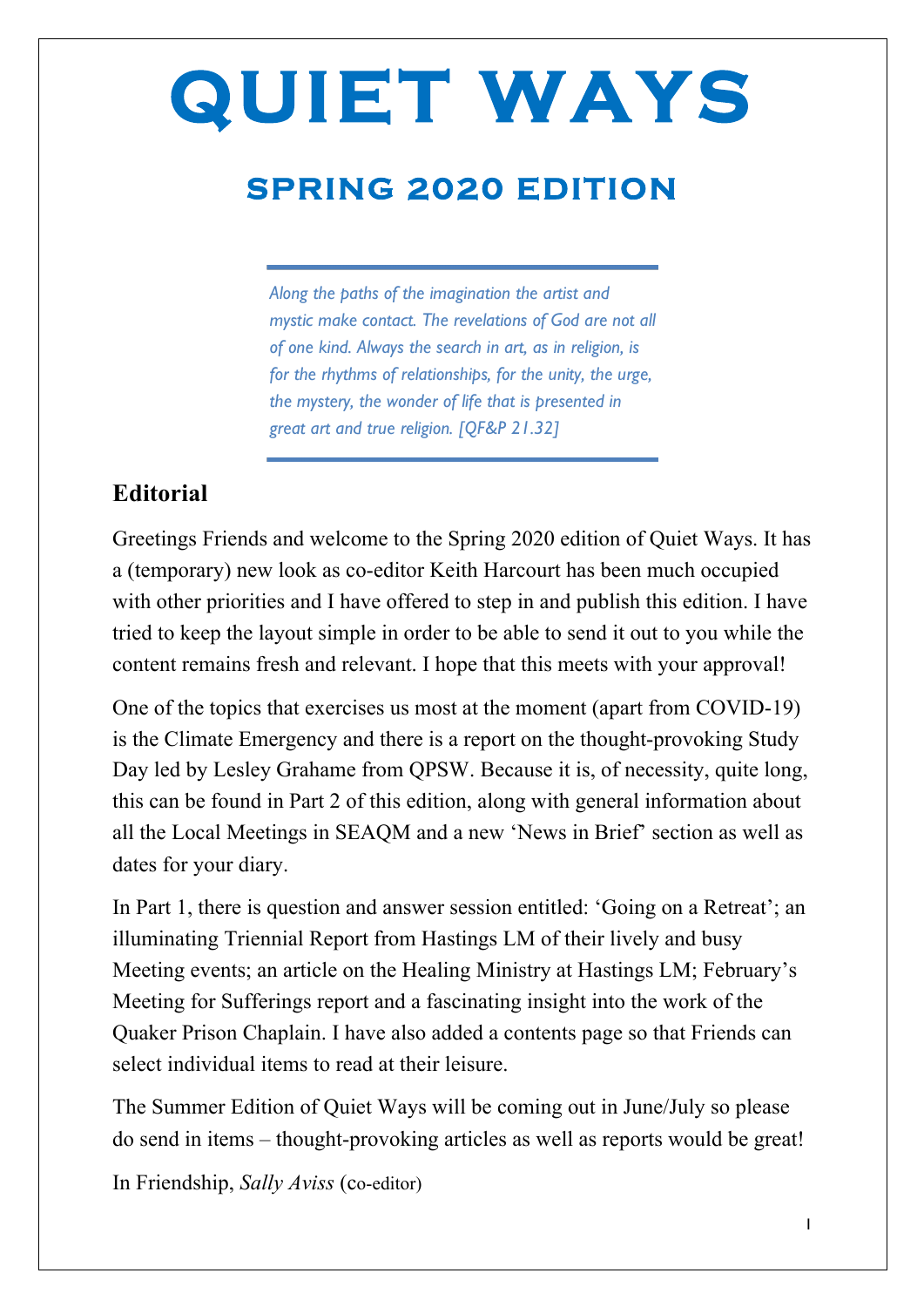## **SPRING 2020 EDITION**

### **PART 1**

| Contents:       |       |         |           | Page:             |
|-----------------|-------|---------|-----------|-------------------|
|                 |       |         |           |                   |
|                 |       |         |           |                   |
| <b>Hastings</b> | Local | Meeting | Triennial | Report            |
| Quaker          |       | Prison  |           | Chaplain's        |
| Meeting         |       | for     |           | <b>Sufferings</b> |

### **PART 2**

| <b>News</b>  |       |          | in   |
|--------------|-------|----------|------|
|              |       |          |      |
| Dates        | for   |          | your |
|              |       |          |      |
| <b>SEAQM</b> | Local | Meetings | for  |
|              |       |          |      |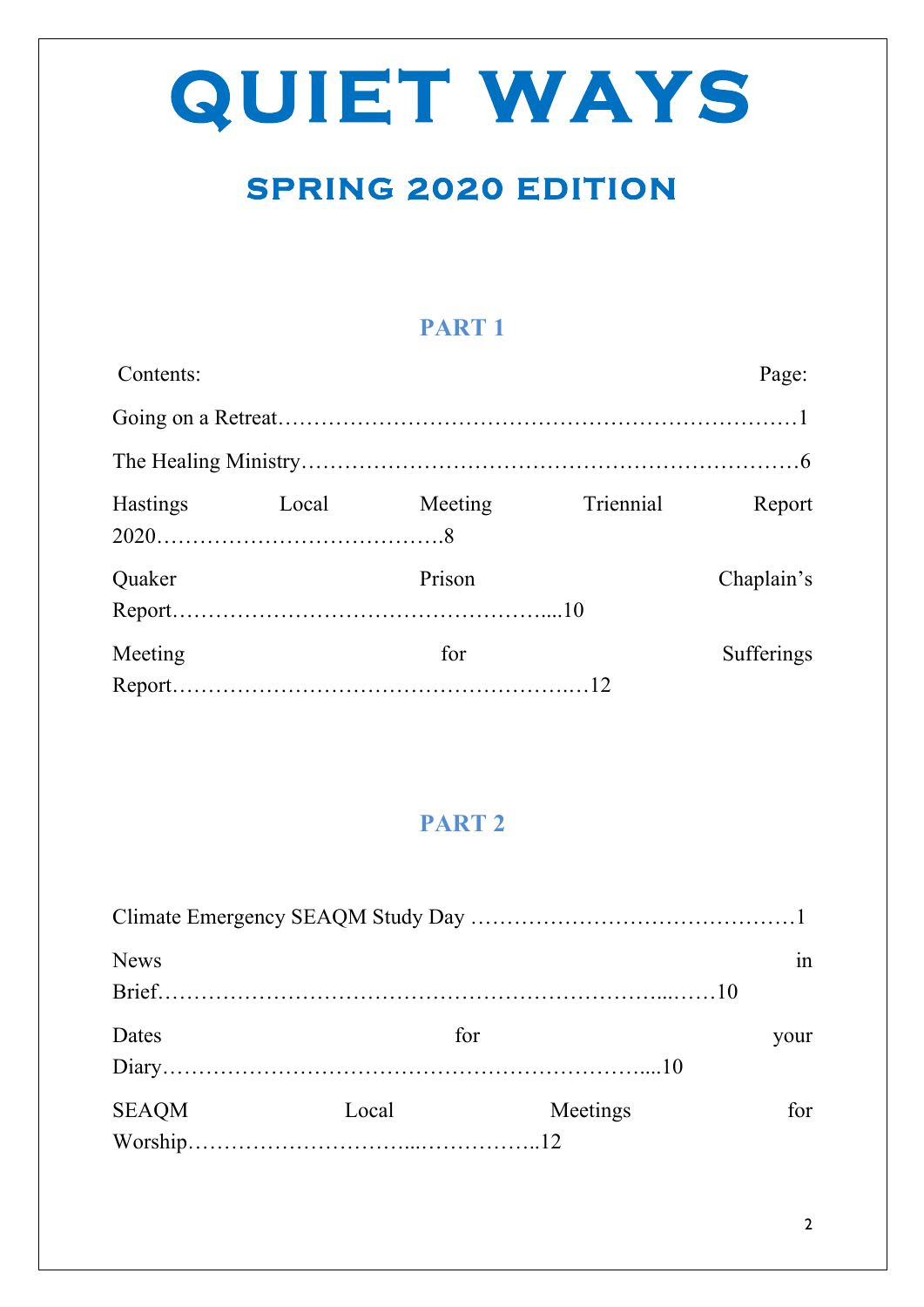## **SPRING 2020 EDITION**

### **PART 1**

#### **GOING ON A RETREAT**

On 31<sup>st</sup> January 2020, Rye LM held a Study Day, led by Sonia Relf, exploring the subject and merits of Retreats. This is just a brief report to give a flavour of the afternoon.

The session began with Sonia reading from QFP 2.25 followed by a short period of silence. She then shared with us the personal considerations that had prompted her to go on a retreat, after which she opened the afternoon for discussion and questions which, she said, she would do her best to answer!

#### **Question**: **What does 'Retreat' actually mean?**

**Answer**: In battleground terms, it means retreating out of the fray in order to regroup or re-arm. (This, of course, is not an acceptable definition for Quakers!). In spiritual terms, it is a going somewhere quiet for a time of reflection and can lead to a change of direction in one's life, be it small or great.

 It might be to overcome a particular difficulty in one's life or to leave behind issues that cloud the mind (eg the political situation in this country, bad government, XR, social injustice etc.) and stop one from doing the things one *needs* to do. As an artist who feels she has neglected her creativity over the years and allowed the demands of 'life' to take precedence (work, marriage, children), Sonia wanted to use the time to focus on colour and creativity so that she felt her artistic life hadn't been wasted.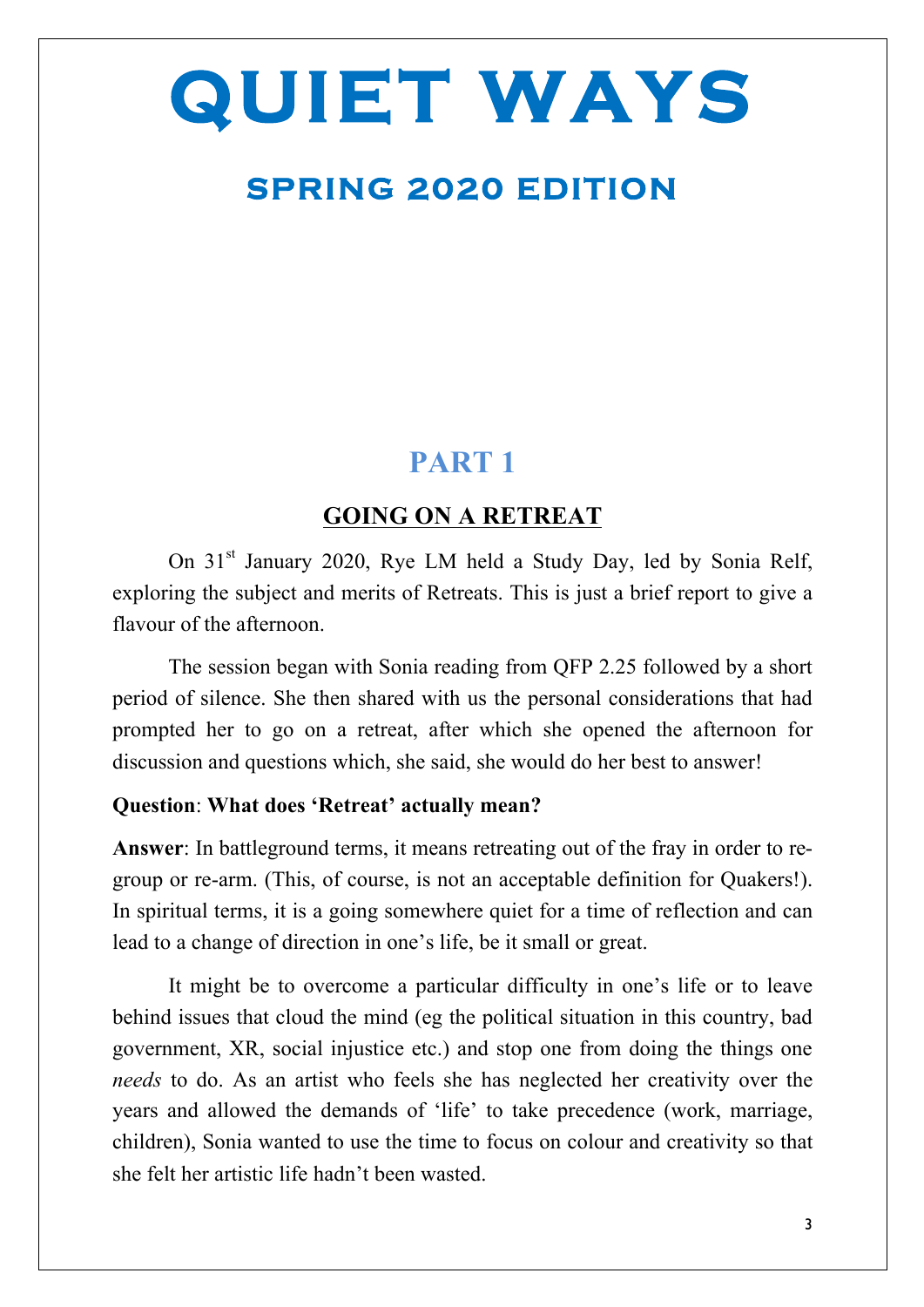## **SPRING 2020 EDITION**

For Sonia, her retreat was to be solitary, silent – and on a budget!

#### **Q. Did the retreat fulfil your expectations?**

**A.** Sonia found the silence to be a gift that deepened her personal relationship with God but, when venturing into the outside world, she found that everyone wanted to talk to her – on the bus and when encountering the many rural dogwalkers! She did no painting (as she had hoped) but she did do a little drawing and lots of writing.

From the discussion: There is a certain romance about going out into the desert. For a younger person, the question might be one of searching for their identity; for an older person, it can be a time of waiting, of stripping away accumulated layers; serving as an extended 'waiting' discipline.

#### **Q. Did you have a structure, a discipline while on retreat to keep you on track?**

**A.** Sonia said she had a regular routine that worked quite well and she filled two notebooks with what was achieved each day. There was much time for reflection, enabling her to leave behind her personal concerns, political disappointments and the demands of society that break up one's focus and aims.

She found she particularly remembered individuals who had made a positive difference in her life. She felt that each one of us has the opportunity to be a light for someone else, even without knowing when we are being so and it can be a real surprise when we find out  $-$  it may be many years later! Being open to other people is a gift not to be underestimated.

While out in the rural surroundings, in her dog-walker encounters, Sonia considered the concept of being a 'good dog' rather than being a dog that runs off in all directions in an undisciplined way. After coming home, much to her amazement and wonder, she was given a copy of the book *Dog Psalms* which equates dogs and their owners to our relationship with God.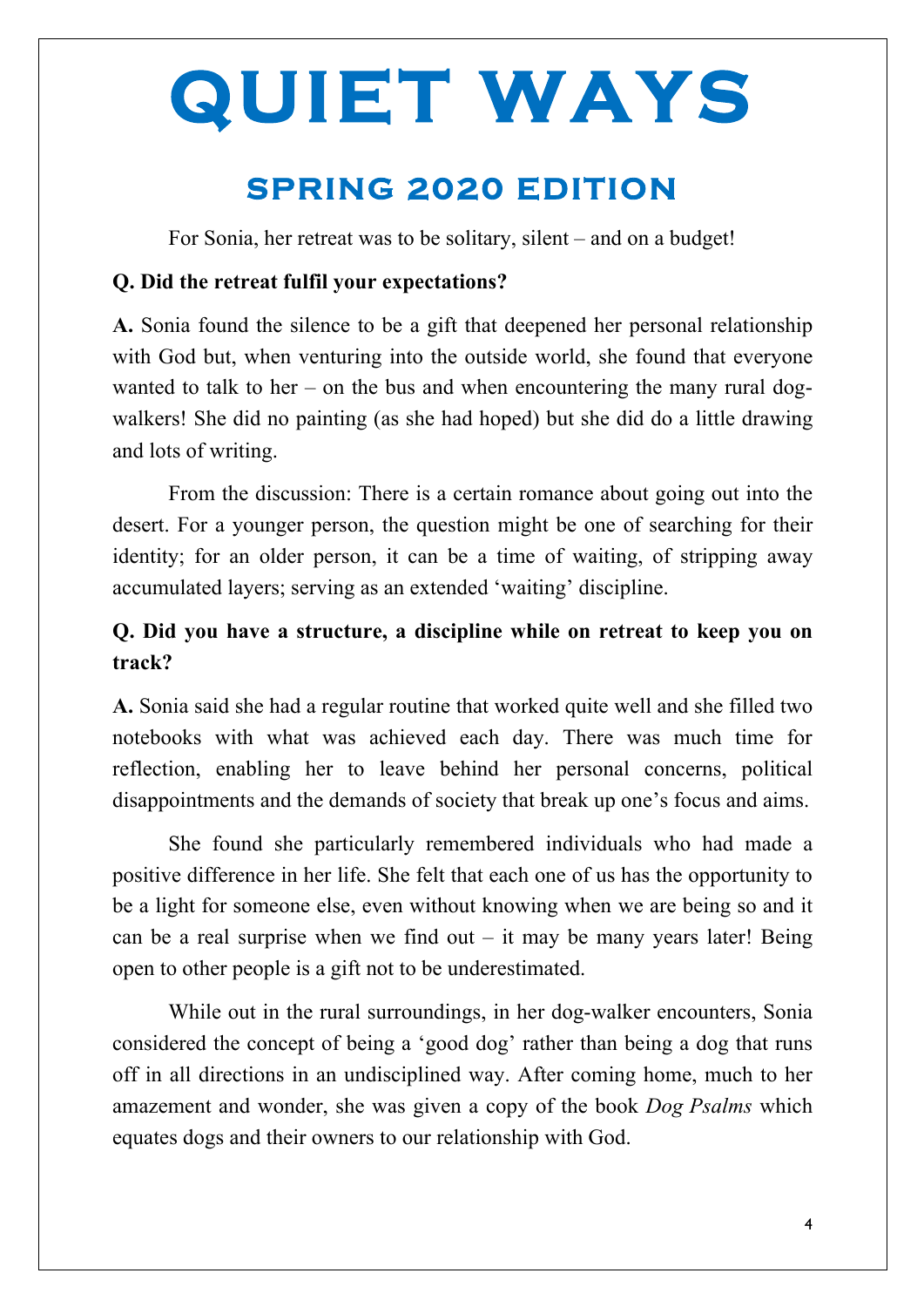## **SPRING 2020 EDITION**

#### **Q. Were you seeking to come to a conclusion and if so, was 18 days long enough?**

**A.** Sonia felt, if she were honest, that she didn't want to come back but felt very strongly that the point of challenge is in bringing the quality of what you find on retreat into your daily life – not living a life on a desert island with only eight records for company!

From the discussion: To retreat is not to escape permanently from obligations and society but to be alone and strive, in that solitude, to find an acceptance of oneself and one's humanity; feeling the joy and sadness of being alive and discovering holiness through being whole.

The afternoon ended with a short period of silence followed by tea, biscuits, delicious home-made cake and much conversation!

*Sally Aviss, Rye LM*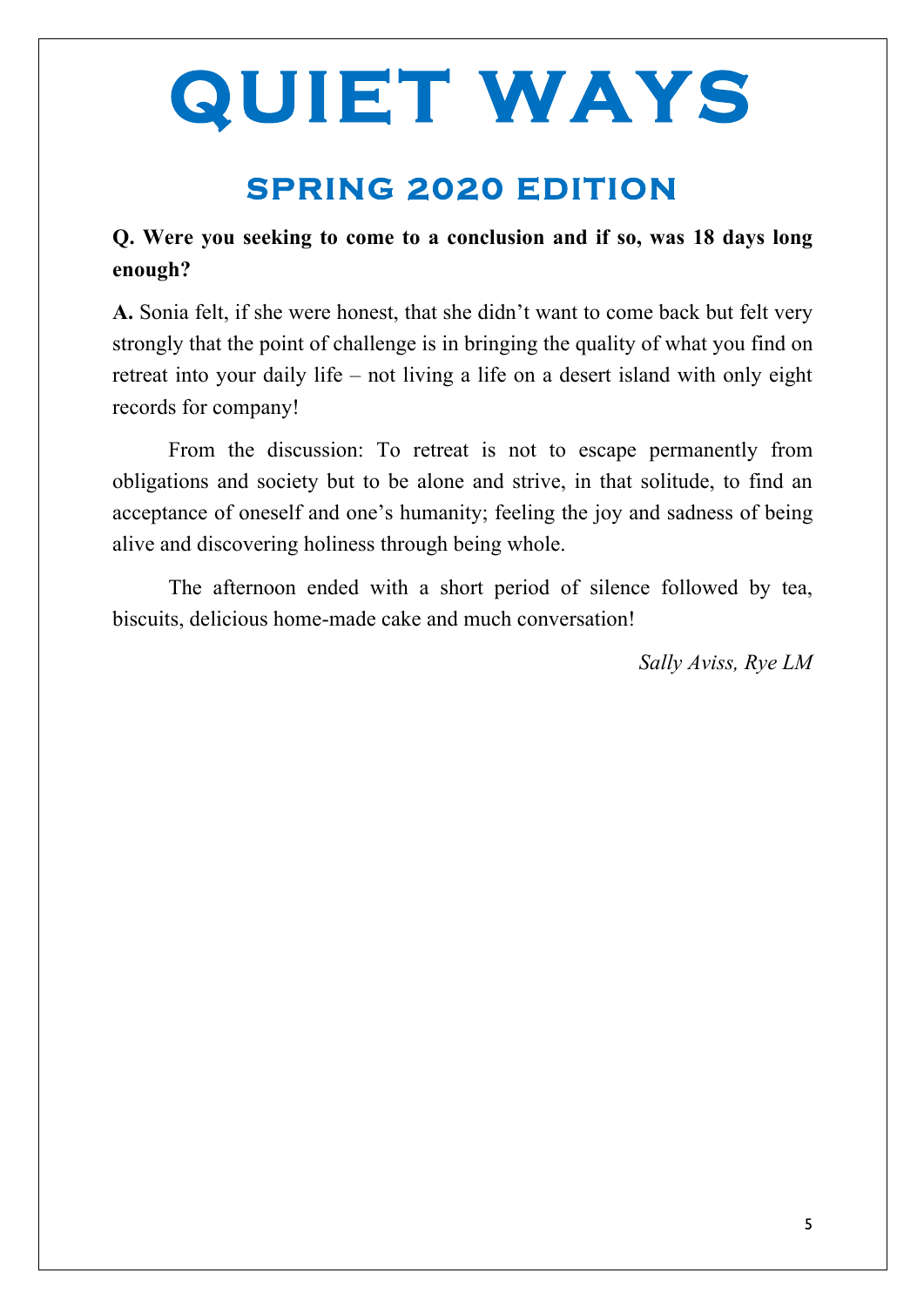## **SPRING 2020 EDITION**

#### **THE HEALING MINISTRY**

The following quotations are from a booklet entitled "George Fox and the Healing Ministry" by David Hodges, produced by the Friends Fellowship of Healing: "The material world as such is an imperfect appearance, and the only real world is the spiritual world, the only real values spiritual values." quoted by Henry T. Gillett in The Friend, Oct. 17th, 1924.

David Hodges continues on from this by saying that: "If the universe can be interpreted as a vast structure of interacting fields and patterns of energy (or energies), then the traditional and still deeply seated belief in the separation between the material and spiritual worlds begins to break down. From the point of view of the scientist as well as that of the mystic we can see that there is no real separation here – all is essentially one in the divine Reality from which all proceeds – and healing has the unique property of acting as a bridge, of demonstrating a clear continuity between the two worlds."

He suggests that any Friend who has a sincere interest in the subject, can study and practise healing. In fact there are spiritual healing courses available through the Friends Fellowship of Healing (FFH) at Claridge House, the Quaker Healing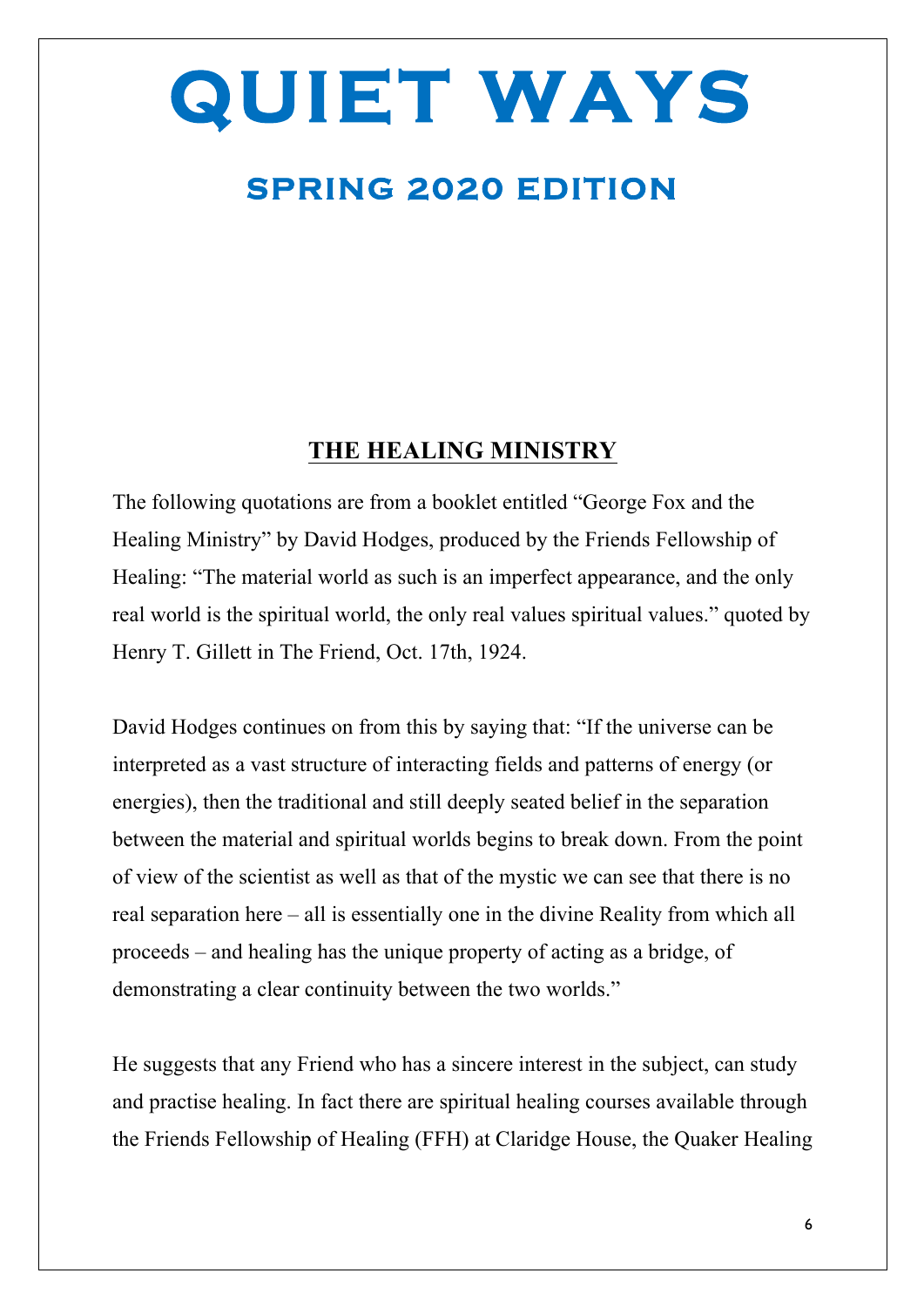## **SPRING 2020 EDITION**

Centre near East Grinstead; details of which can be found on the website: www.quaker-healing.org.uk

The FFH is one of the largest single interest groups within the Religious Society of Friends in Britain, with a membership of around 500 including some overseas members. It attracts a great deal of interest and support, in particular at Yearly Meeting where it offers a healing and counselling service and holds its annual general meeting, preceded by an address:

www.hastings-quakers.org.uk

The spiritual power of a group can far exceed the sum of the individual members, and so within the Fellowship there are groups who meet regularly to pray for those who are in need. These groups hold the needs of their Meeting and individual members in the loving, recreative power of God; to be a channel for healing and so deepen the spiritual life of the Meeting.

During our monthly healing group *[at Hastings]* we use silent worship or prayer or holding people and situations in the Light. We sometimes use other terminology than that of the FFH above, with the aim of being inclusive. It is like our Sunday Meetings, although some people appreciate the small group and its particular focus on healing. In this simple approach, anyone from our Meeting may take part and you are most welcome to come and try it out.

We meet on the second Wednesday of each month, in the main Meeting Room, and have just made the start time a little later than before, beginning at 3 p.m. and finishing with tea, biscuits and the usual friendly fellowship.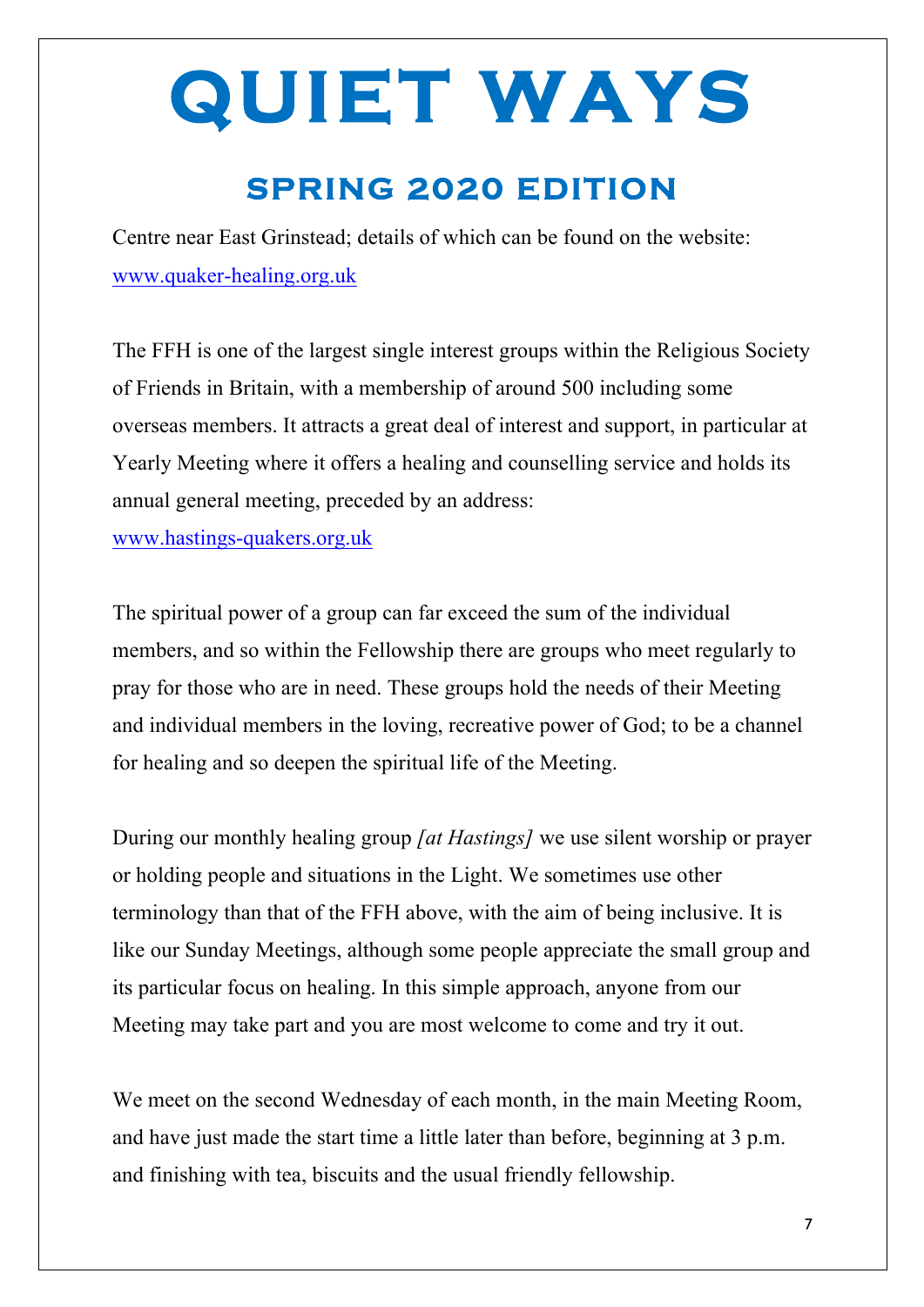## **SPRING 2020 EDITION**

*Fiona Wright, Hastings LM*

#### **HASTINGS LOCAL MEETING TRIENNIAL REPORT 2020**

Hastings Meeting continues to prosper, with 26 Friends in Membership (increased from 24 at the time of our last Triennial Report) and 38 listed Attenders. At Meetings for Worship these days there will typically be in the region of 30 to 35 people present, sometimes more.

Meeting for Worship has regularly been held at the Meeting House every Sunday at 10.30 am. In addition, there is almost always some further event or activity organised after Meeting for Worship. Meetings for Business are held on the first Sunday of each month and full minutes are kept. On alternate months a meeting for collective Oversight is held on the second Sunday. In addition, we hold a "sharing" or discussion group on topics of general interest to Quakers after Meeting for worship on the third Sunday of every month, and a "shared lunch" on the fourth Sunday.

When a month includes five Sundays – generally four times a year – we hold a "question and answer" session where newcomers and Attenders are invited to air any questions they may have about Quakerism in general or more specifically about the way things are done at our Local Meeting, and those Friends with more experience are invited to offer their responses to such questions, although we make it clear that such answers are personal to the experience of the people giving them.

Other activities are also organised at other times, generally on a monthly basis. These include a Reading Group which is currently studying "Quaker Faith and Practice", a Healing Group, and a "circle group" which is basically a social occasion where Friends meet together on a Saturday afternoon to share items of interest.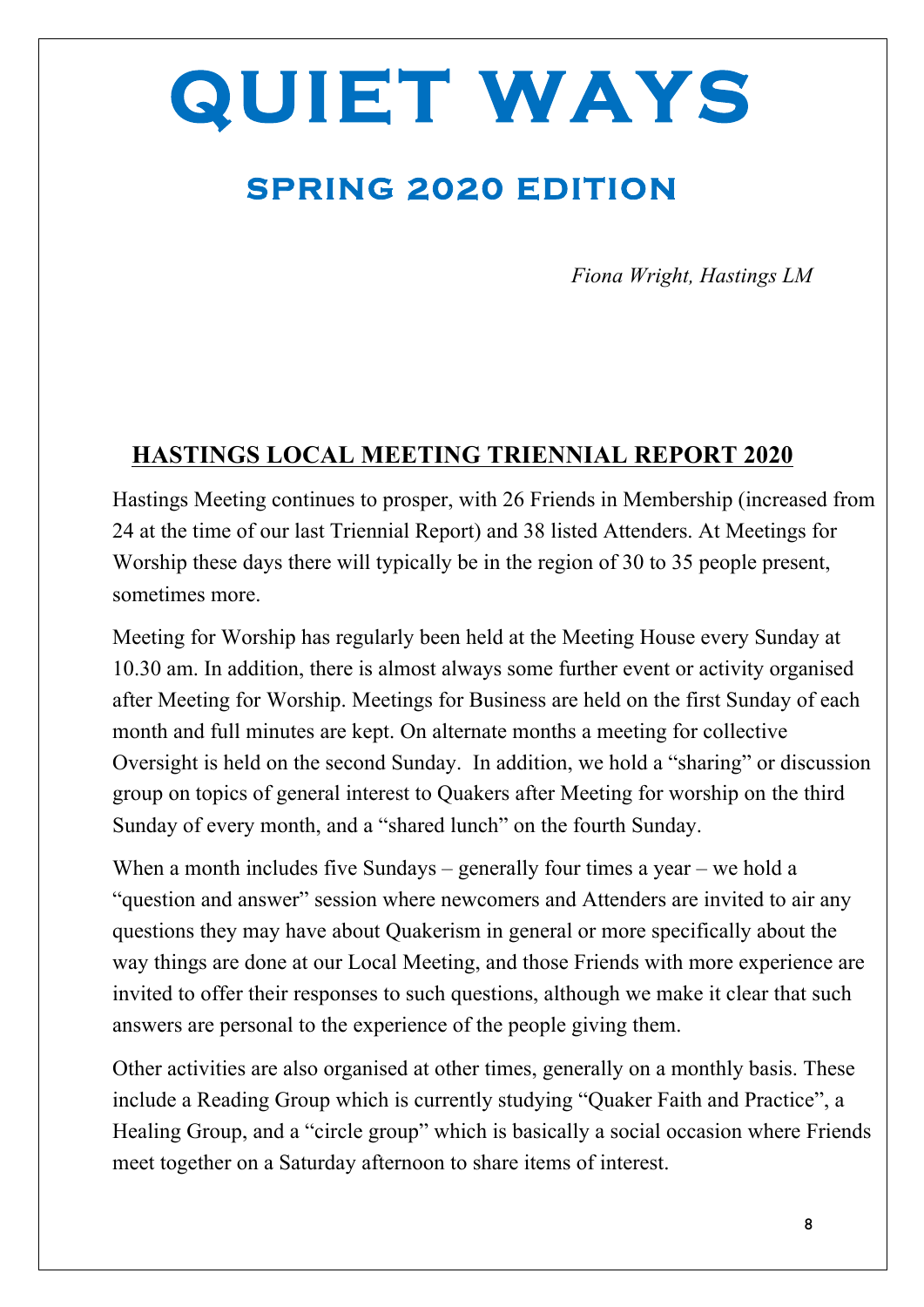## **SPRING 2020 EDITION**

Elders are appointed for the care and guidance of the Meeting and of its Members. Oversight is currently provided through the bi-monthly meetings on the second Sundays of alternate months referred to above, to which all are invited.

One of the tasks regularly undertaken once a year in respect of Oversight is the decision which Members and Attenders should receive a Schedule inviting them to contribute financially to the support of the Meeting. The accounts of the Local meeting are meticulously kept by the local meeting Treasurer and in addition are scrutinised by an independent auditor before the accounts are finalised every year. Collections are taken throughout the year on a three-weekly cycle for a list of charities which are determined by agreement at our Meeting for Church Affairs.

We maintain a library at the Meeting House and Friends are specifically appointed on a triennial basis to monitor and organise this. We have set aside an annual budget of £150 for the acquisition of new titles when we become aware of any that are likely to be useful or of interest to Members, Attenders and Enquirers. The annual "Swarthmore Lecture" is regularly added to our stock.

*Peter Bolwell, Clerk*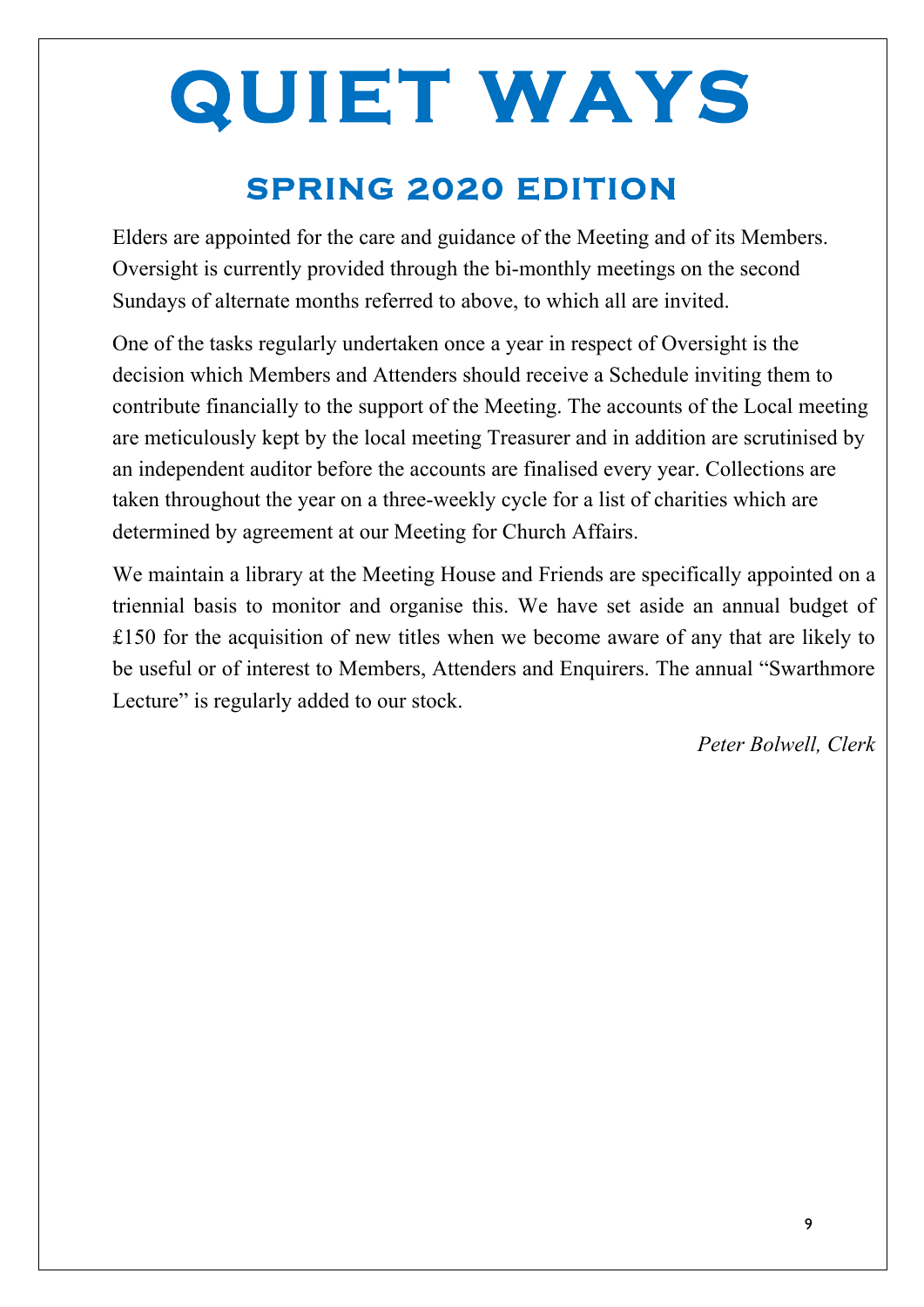## **SPRING 2020 EDITION**

### **QUAKER PRISON CHAPLAIN'S REPORT 2020**

Quaker Prison Chaplain, Medhina continues to visit weekly in HMP Lewes, to see two Quaker residents. They are not inclined to meet together for worship, but it can be offered if they wish to in the future. One resident has newly registered as a Quaker on prison records and as an Attender at Lewes LM.

On an additional day, Medhina supports the Chaplaincy team of many faiths, by offering pastoral support to notified vulnerable prisoners on all the wings. There is a list of those deemed in need of support, generated by the prison administration, and residents themselves can put in an application to see a chaplain.

For more than a year now she has raised awareness of the availability of a sixweek distance learning course on 'Facing up to conflict', produced by Alternatives to Violence, for prisoners to work through independently in their cell. More than two dozen residents have worked through the six booklets, and returned them to AVP London for assessment, feedback and certification.

She is in the process of helping to establish a six-week course for 'Living with Loss' for small groups of residents to come together in a Chaplaincy room and deal with bereavement issues. A very common distress in the prison.

A Chaplain is providing an opportunity for staff to spend one lunch each week in recuperative silence, and non-denominational meditation. QPCs hope eventually be able to support it.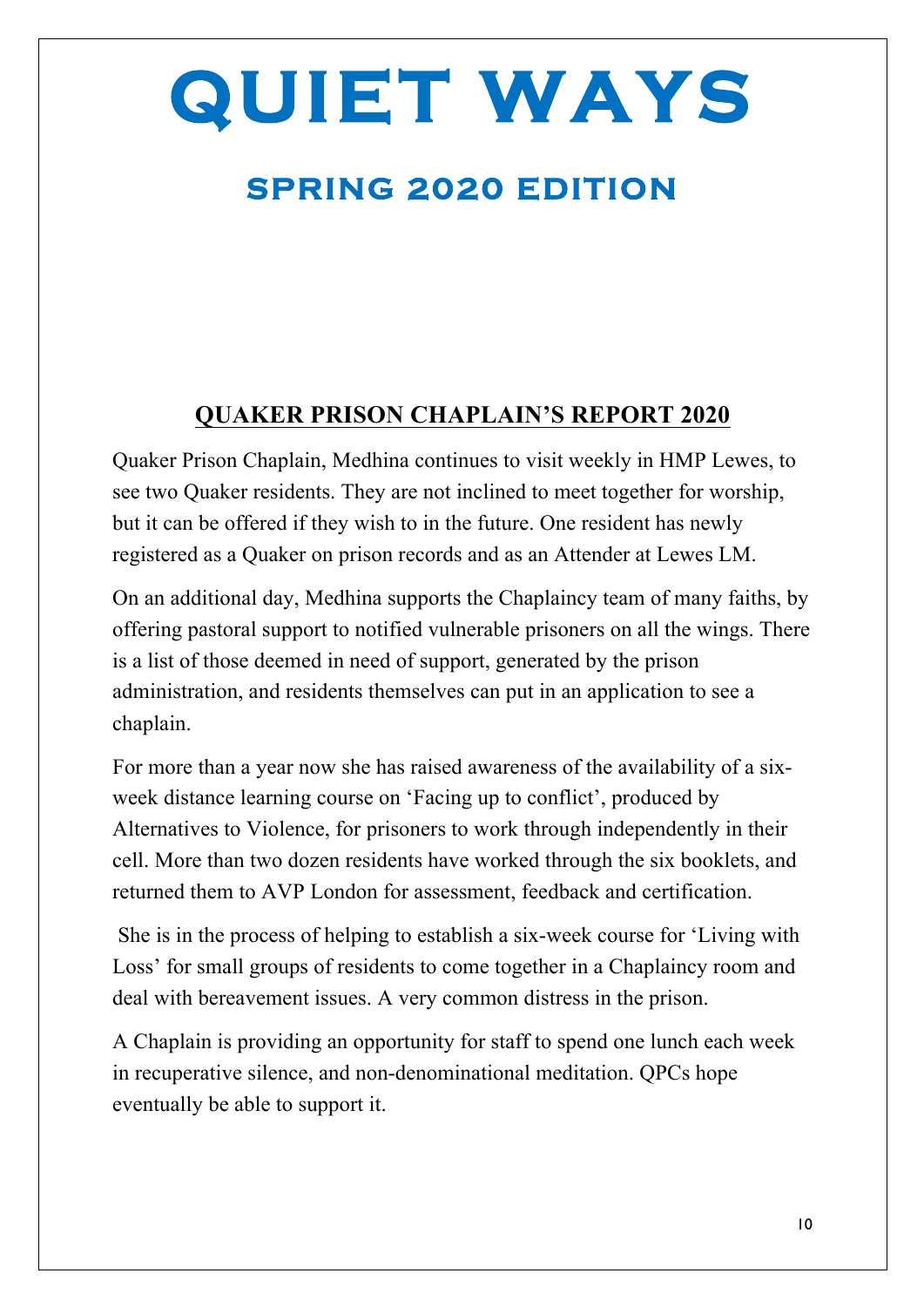## **SPRING 2020 EDITION**

A second Quaker chaplain from SEAQM is in the process of security vetting so that they can support each other, cover absences, and develop provision of worship and pastoral care.

Area Meeting has given financial support to attend the Quaker Prison Chaplains annual conference at Woodbrooke in October 2019, with the theme of Drugs in Prison. Mark Bitel gave a presentation on the Scottish project 'River Garden', a residential rehab programme that has astonishing results. Mark Johnson, an exoffender, gave an insight into the use of the drug Spice in prison, and why prisoners resort to it.

Four workshops followed up the issues raised:

- 1. A Jungian psychotherapist examining self-care among chaplains
- 2. Human Givens theory and its light on mental health
- 3. 'Change Grow Live' Drug treatment support following release in Birmingham
- 4. Q&A with Mark Johnson, on insider experience.

In February this year Medhina attended the QICJ [Quakers in criminal Justice] conference, at Woodbrooke where the theme of 'Challenges and Helping Hands' was explored by key note speakers on the 'Magistracy, Learning Disability in the Criminal Justice System', and 'Specific Learning Difficulties'. Workshops included the Phoenix Trust, Modern Slavery, and a Chaplaincy initiative – Silence Inside. The Journeyman Theatre performed *Lock Down* - a very realistic portrayal of the lives of a lifer and a Quaker chaplain inside a prison.

I highly recommend inviting them to perform in our locality, for Quaker Meetings, or sponsored for the public [they take no fee /expenses only] More information available on request.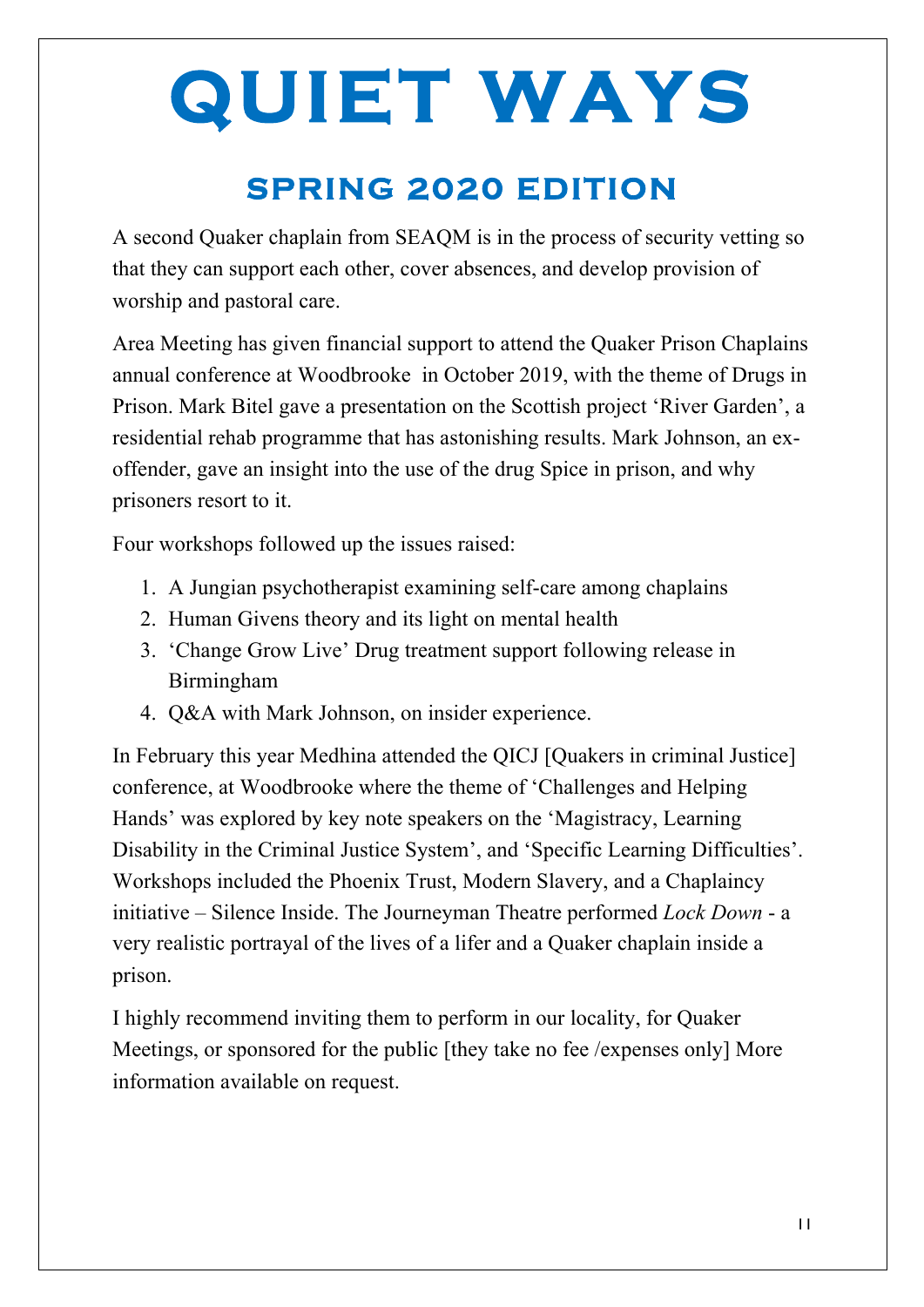## **SPRING 2020 EDITION**

At both Woodbrooke conferences the opportunity to meet and exchange support, information, and ideas with maybe 50 delegates goes well beyond the formal presentations held over the weekend.

It is a rewarding and valuable occupation to go into the prison and offer support to the residents and staff, both of a faith based and pastoral kind. The whole Chaplaincy team cooperate really well and work hard to meet the diverse needs of those inside the establishment, and recently had another very positive report from the Inspectors of Prisons.

*Medhina, Quaker Prison Chaplain* 

### **MEETING FOR SUFFERINGS REPORT, FEBRUARY 2020**

During the opening worship we remembered former representatives to MfS that had recently died. After some routine business including updating appointments of representatives and alternates for Sufferings and agreeing the agenda, we came to the first main item.

#### **Prison & Court Register**

To be added to the register was Heather Rostron, an attender at Sheffield Central LM, who was arrested during three separate Extinction Rebellion actions, and charged for each of them. Our Friend John Lynes of Hastings Meeting was found guilty at Folkestone Magistrates' Court on 5<sup>th</sup> December 2019 for breaching Section 14 of the public Order Act on 21 September, in the course of an Extinction Rebellion event. He was given a conditional discharge and ordered to pay court costs.

#### **QCEA report**

This was introduced by Joshua Habgood-Coote, BYM representative to Quaker Council for European Affairs. QCEA is based in Brussels in a building owned by BYM. It is supported financially by the yearly meetings of both EU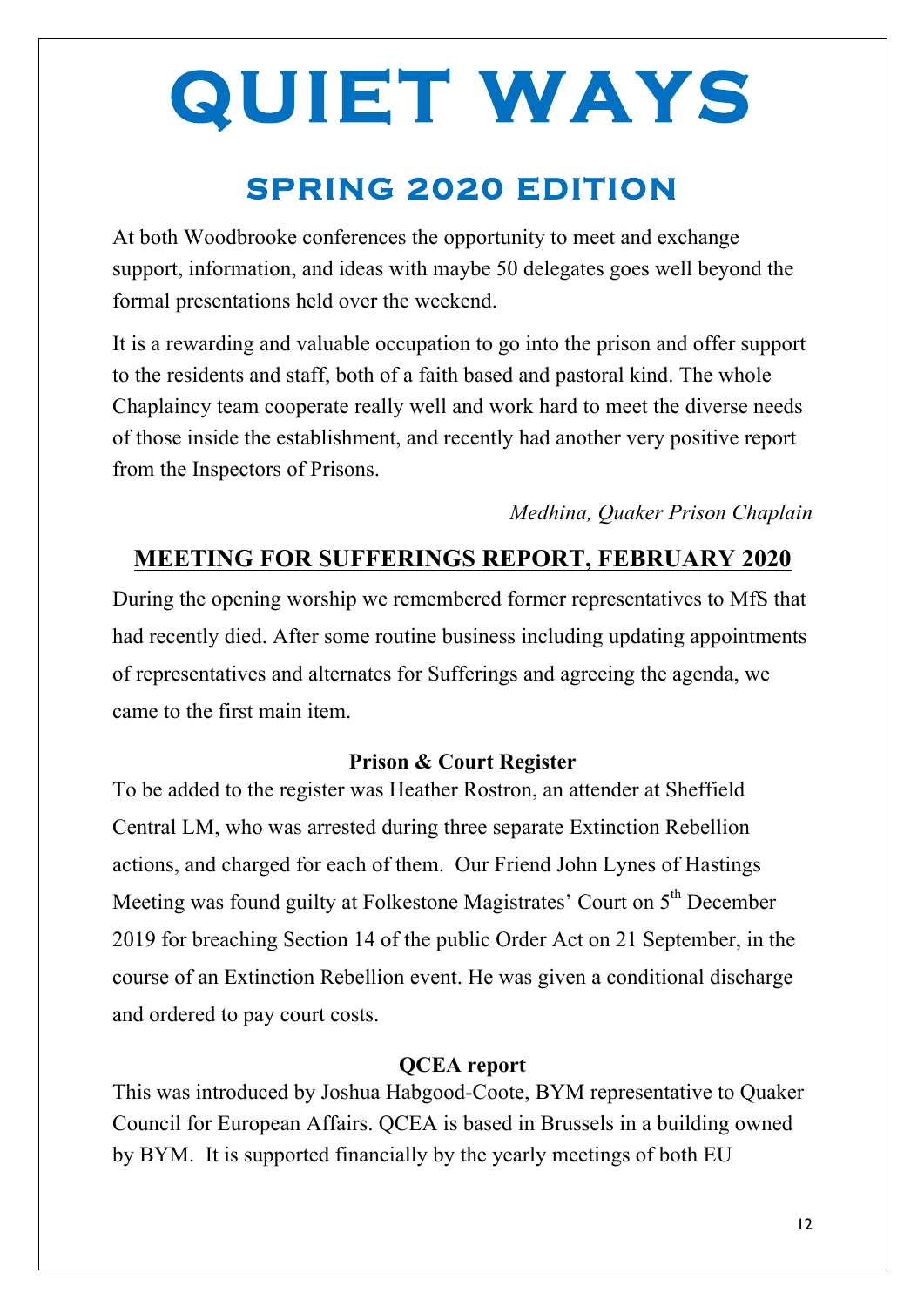## **SPRING 2020 EDITION**

members and non-member states, and works with the Council of Europe, NATO and the Organisation for Security and Co-operation in Europe, as well as the EU. There are two main areas of work, Peace Work and "rethinking security" and Human Rights.

Joshua pointed out that the peace in Europe did not lessen at  $11:00$  on  $31<sup>st</sup>$ January. He talked of QCEA's continuing advocacy of peace issues and human rights, especially for refugees outside of Europe. The use of *Quiet Diplomacy* in bringing together people in an informal, off-the-record setting to build common ground. The Quaker reputation for trustworthiness and integrity is vital for facilitating discussions that lead to change. QCEA is engaging with anti-migrant speech on social media with #ChooseRespect, as well as working on child immigration detention.

Friends were interested and concerned to hear about QCEA's financial situation. QCEA is running at a deficit, and unless the financial situation changes, current work will have to be reduced. Legacies that QCEA relies on are dwindling and fluctuation of exchange rates do create difficulties in the fiscal year. There was some thought given to how we could continue to support QCEA during the coming year. Individuals, LMs and AMs can make contributions to the work of QCEA through their website www.qcea.org

#### **Ireland YM statement**

We had received a joint statement, in documents in advance, from Ireland Yearly Meeting and BYM reaffirming our shared friendship and unity in the face of Brexit. The following sentence is indicative of the tone of the statement: "All boundaries and divisions are human constructs; we seek to see beyond these and relate to each other as Children of God". The statement was signed by clerks Denise Gabduzda (IYM) and Clare Scott Booth (BYM).

#### **BYM Trustees – upcoming agenda items**

As trustees hadn't met since last MfS, Caroline Nursey (clerk of Trustees) talked about the broader agenda of trustees' work over the coming months. She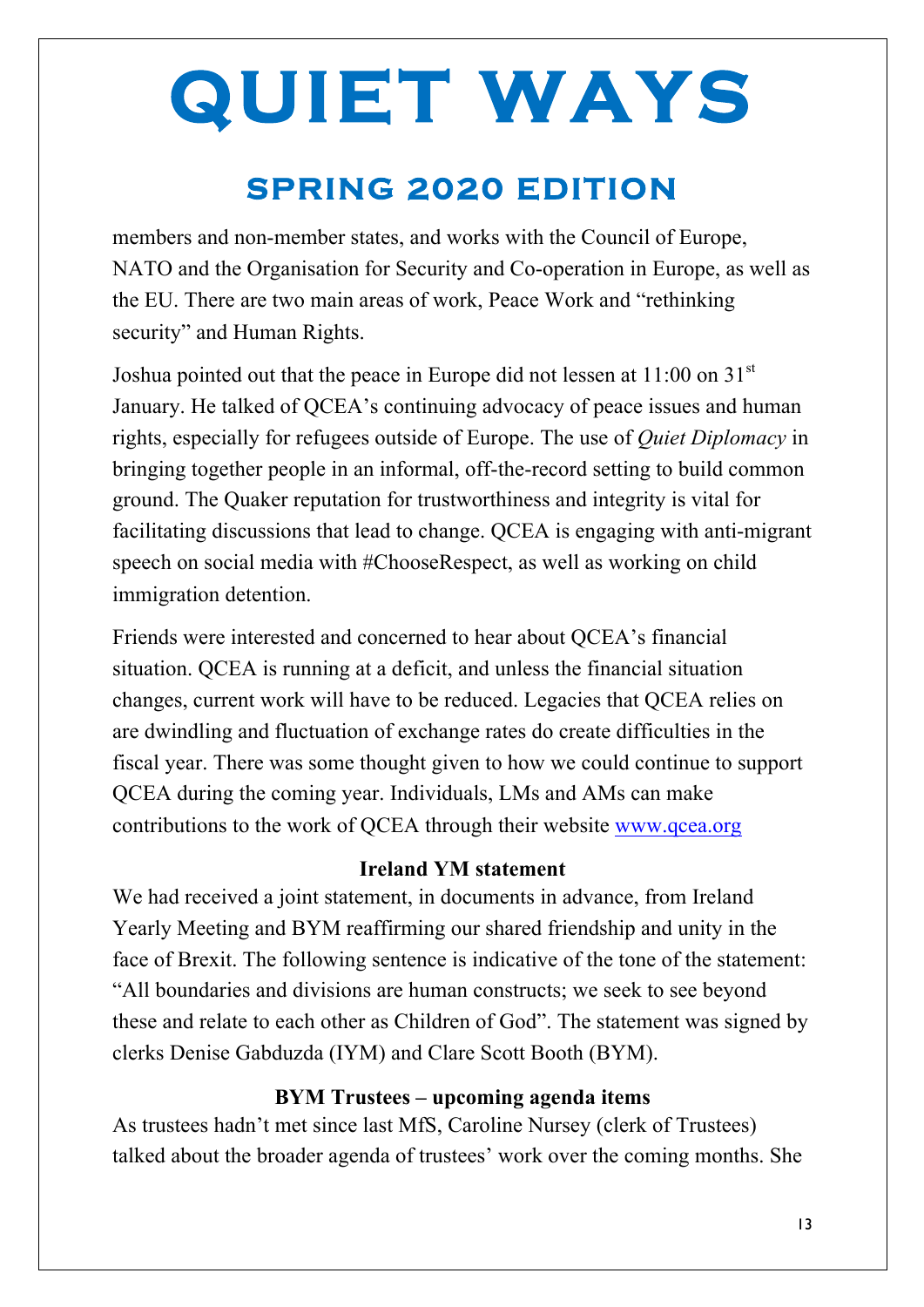### **SPRING 2020 EDITION**

reflected on how MfS and trustees work together, pointing out that all 15 trustees are members of MfS, and that Trustees are appointed by BYM.

Caroline then went on to talk about the strategic priorities for BYM, some of which are: Our Faith in the future; Work for a sustainable world; Simple practices, including the revision of QF&P; and responding to the Vibrancy project – the testing of emerging thinking.

Trustees are thinking further about how we are going to become a Simple Church – what support do we need from staff at Friends House and Central Standing Committees to make things work better for Friends everywhere in BYM. [NB Regional Meeting at Eastbourne FMH on 28 March – Jonathan Carmichael and Carrie Comfort give a workshop on *Simpler Meetings*]. They are going to experiment with one hub this year, leading to the appointment of local development workers for each region within the next 3-5 years. This is a "When" rather than a "Whether"!

She went on to speak of fundraising – how can we raise funds to match Friends' aspirations? Legacy funding has fulfilled a purpose, but trustees are not starting any more legacy funded projects. There was further talk of strategic priorities; in future, Legacy Funding will flow into normal running. However, we (BYM) are running a deficit budget this year as well as next year. We can do that OK for a number of years, but the number of years is finite. There is a need to get more income in. Communications and funding have been amalgamated to enable better communication of strategic decisions concerning funding.

Local Development workers – how do we balance part-time worker across several AMs in relation to specialist support centrally? Although some of the Development Workers will themselves be specialists, trustees can't foresee a lack of specialist support in Friends House in the near future. Trustees and staff understand and are guided by the vision described in Faith in the Future.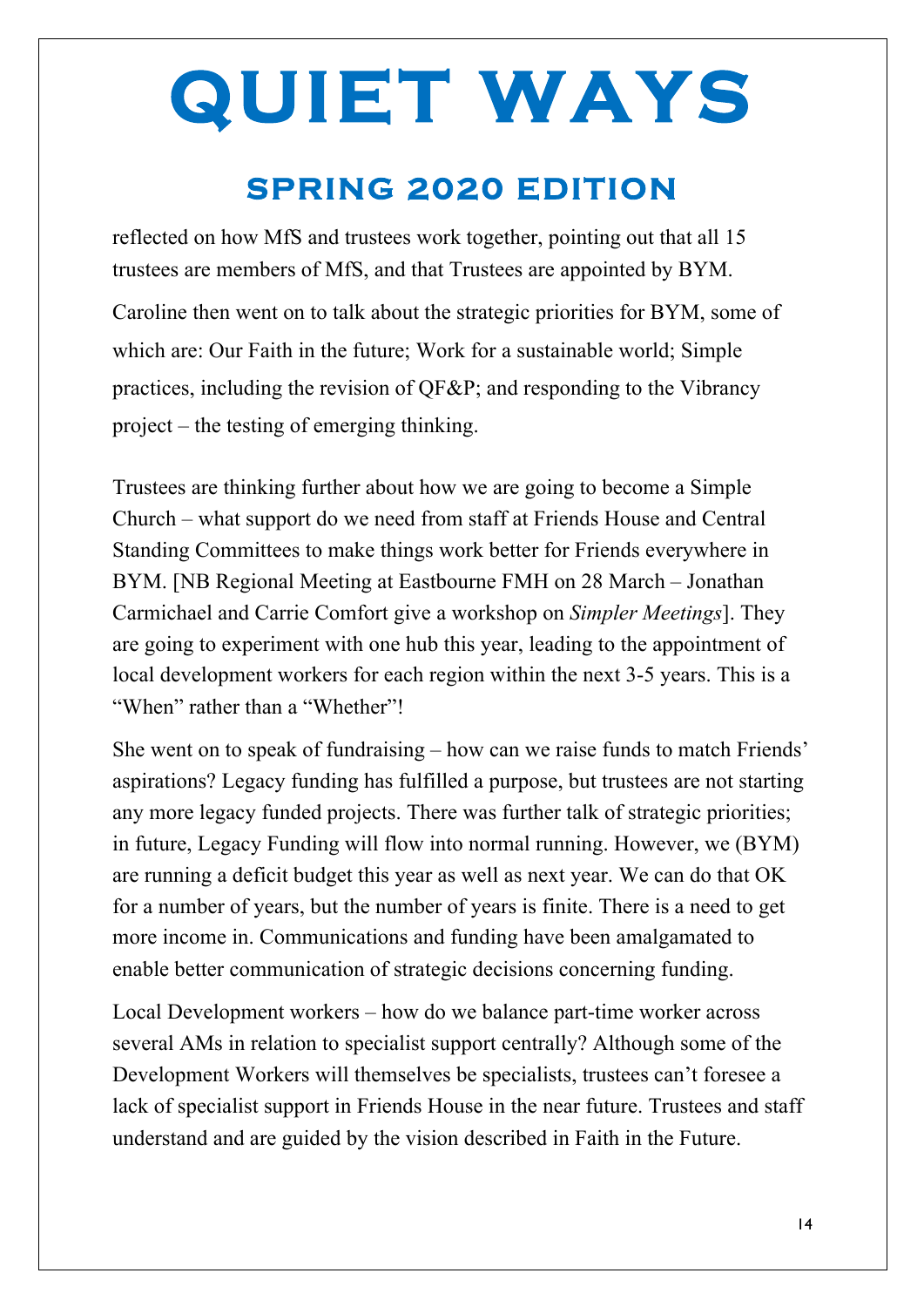## **SPRING 2020 EDITION**

#### **Speaking Out – being distinctively Quaker**

Alex Fulton, Impact & Projects Officer, and David Loxton, Head of communications and Fundraising, gave a joint presentation about their work. They sought guidance on two questions:

- Where is the right balance between being compelled to witness and compelled to achieve change?
- Is it better to be distinctively Quaker or to voice all concerns equally?

They talked further about the need for monitoring valuation and learning that is rooted in Quaker values. Making sure that Quakers are seen, heard and understood. "A simple church supported by a simple charity, to reinvigorate Quakerism".

The need to make choices – "compelled to witness or compelled to achieve change"? Where do we stand on that, or on being distinctively Quaker or should we voice all concerns?

They spoke about developing tools to evaluate how effective we have been. If we are compelled to witness, then we will work on that and achieve the necessary changes. We should practice right living - compelled to witness. What are the distinctions between being Quaker and doing Quaker? We are all affected by different stages of life, things change through time.

#### **Reminders**

Representatives were reminded that AMs have been asked to nominate a young person to take part in BYG, the deadline is 10 March.

We were also asked whether any LMs or AMs announced being fossil free?

#### **Diversity and Inclusion**

Sophie Bevan and Sam McNair represented us in the second Diversity and Inclusion gathering held at recently held at Woodbrooke. We split up into small groups to consider questions arising from the gathering.